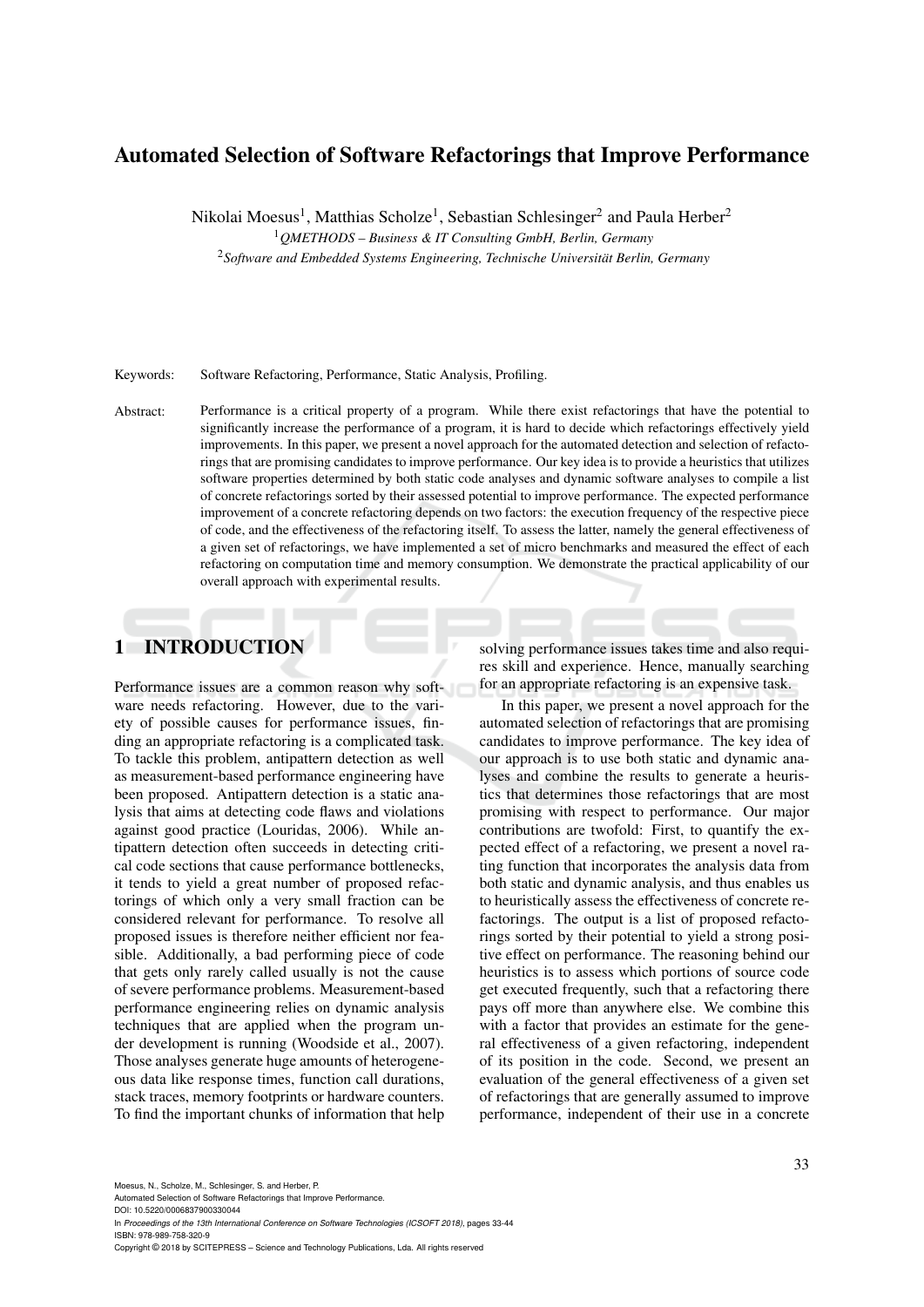program. To achieve this, we have implemented micro benchmarks and measured their effectiveness with respect to the execution time and memory consumption. We use the results from our micro benchmarks together with static and dynamic code properties in our ranking function to provide a heuristics that automatically assesses the expected effect of a concrete refactoring in a given program.

To demonstrate the practical applicability of our approach, we present the results from two experiments. In the first experiment, we have intentionally manipulated a given example program such that it contains typical antipatterns and investigate the impact on performance and how high the rule violations are rated by our heuristics. In the second experiment, we apply our rating function to a given program, implement the top rated refactorings and examine the performance improvement.

The rest of this paper is structured as follows: In Section 2, we introduce the preliminaries that are necessary to understand the remainder of this paper. In Section 3, we discuss related work. In Section 4, we present our approach for the automated selection of refactorings. In Section 5, we present our micro benchmark results as well as our case studies and experimental results. We conclude in Section 6.

### 2 BACKGROUND

In this section, we introduce the preliminaries that are necessary to understand the remainder of this paper, namely software antipatterns and refactorings.

### 2.1 Software Antipatterns

Software design patterns describe good solutions to recurring problems in an abstract and reusable way. A software antipattern is very similar, only that it describes a bad, unfavored solution (Long, 2001). The motivation to write those down is to prevent their use and to provide appropriate refactorings into better designs. An example for an antipattern described in (Smith and Williams, 2002) is *The Ramp*, where tasks have an increasing execution time due to a growing list that has to be searched but is never cleaned up.

Performance antipatterns are the class of patterns that lead to bad performance. As an example for a performance antipattern in the programming language Java, consider Listing 1. In this example, strings are concatenated with the '+' operator. The reason why using the + operator as shown is considered an antipattern is based on the internal implementation in Java. The + operator is natively overloaded for

String, although in Java operator overloading in general is not possible. However, this piece of syntactic sugar brings along a disadvantage concerning performance. Because objects of String are immutable, the additional characters cannot simply be appended. Instead, internally a Java StringBuilder object is allocated, concatenates the strings in its char buffer and returns the new immutable string. If such procedure is repeated in a loop as shown in Listing 1, each iteration allocates and dismisses a StringBuilder and an intermediate string. It is veiled from the programmer that there lies an inefficiency in the simple + syntax.

Listing 1: Example Performance Antipattern.

| 1   String $[] p = {$ "These", "are", "<br>separate", "parts" };       |
|------------------------------------------------------------------------|
|                                                                        |
|                                                                        |
| 2 String str = $p[0]$ ;<br>3 <b>for</b> (int i = 1; i < p.length; ++i) |
|                                                                        |
|                                                                        |
| $\begin{cases} 4 \\ 5 \end{cases}$ str = str + "" + p[i];              |
|                                                                        |

### 2.2 Software Refactorings

A software refactoring is a change in source code that keeps the external behavior of a software unaffected but yet improves the internal design or other nonfunctional properties (Fowler and Beck, 1999). Examples for refactorings are splitting up large classes into multiple units, increasing encapsulation of classes or replacing inefficient operations. Refactoring is a structured process with specified steps and a defined goal. Due to the structured procedure, refactorings are an elegant way of improving software.

A refactoring may be a large scale operation that affects several units and takes much effort to fully implement. In this paper, we focus on micro refactorings (Owen, 2016), which affect only a few lines of code and are realizable in a short time or even automatically. Concerning performance, micro refactorings can have noticeable benefits, especially in often called functions or inside frequently executed loops. Therefore, micro refactorings have the potential of an excellent cost-benefit ratio.

The proposed performance refactoring for the example in Listing 1 is to allocate only one String-Builder outside the loop and use it instead of the + operator, such that no temporary objects accumulate.

### 3 RELATED WORK

In (Tsantalis et al., 2006; Washizaki et al., 2009), the authors present approaches to automatically detect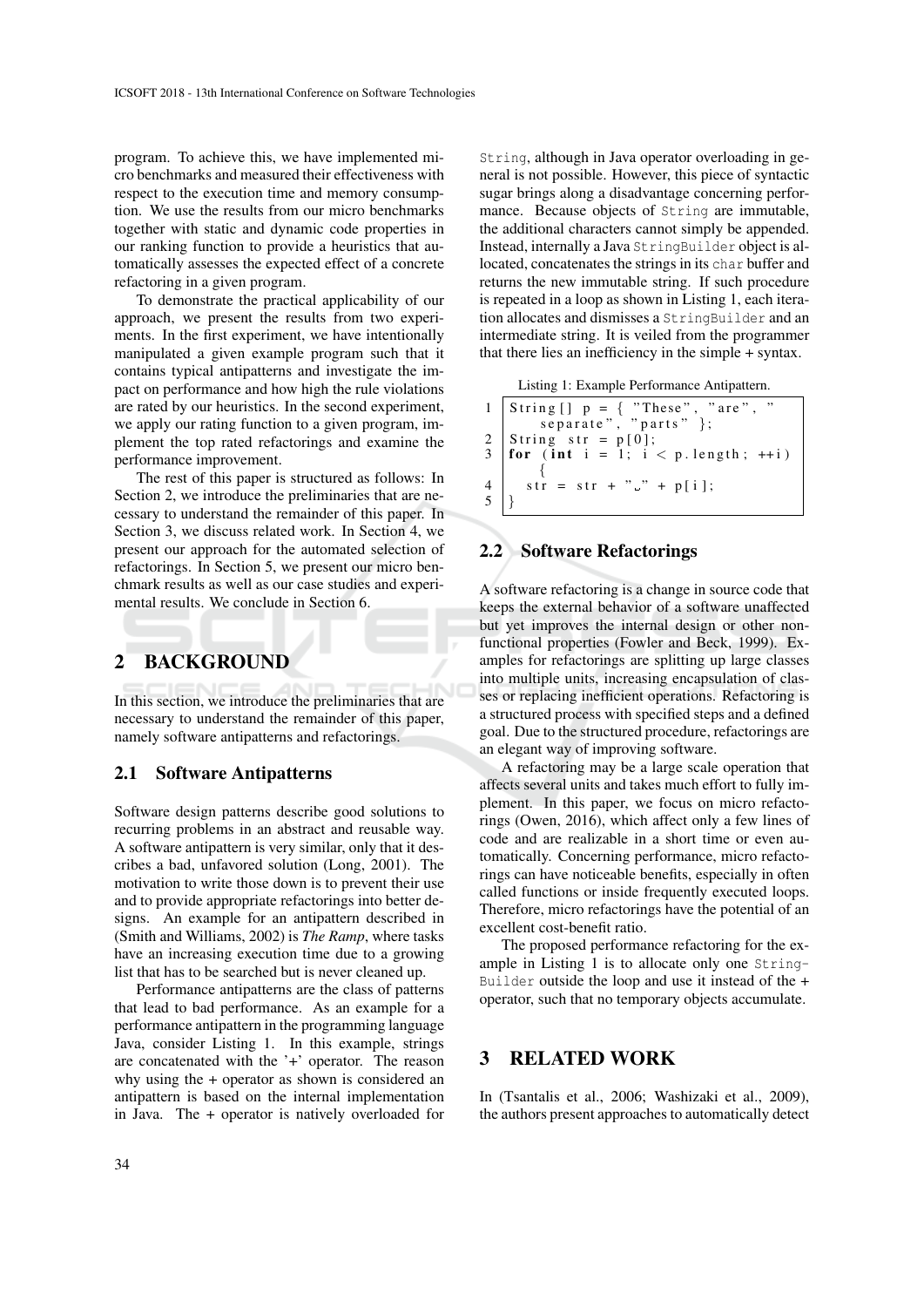software design patterns based on static information extracted from Java bytecode. However, they focus on the detection of classical design patterns (Gamma et al., 1995) and are not concerned with their effect on performance. Similarly, in (Wierda et al., 2007), the authors examine class relations in a formal concept analysis to detect repeating patterns without the need of prior pattern knowledge. The analysis is expensive, though, and is not feasible for a large code base. Additionally, the impact of the detected patterns on performance is not considered.

According to the survey on design pattern detection presented in (Rasool and Streitfdert, 2011), the majority of published approaches combines structural and behavioral analyses of the software. Although behavioral analyses are not necessarily implemented as dynamic analyses, for example, the approach introduced in (Heuzeroth et al., 2003) uses static and dynamic analyses similar to how we use them: The static analysis provides a set of design pattern candidates, which is narrowed down in a dynamic analysis. For each design pattern they prepare a set of rules concerning the interaction of classes and discard every candidate that violates any of the rules. In (Wendehals, 2003), the authors search both abstract syntax graphs and call graphs for design patterns and rate each candidate. The combination of both ratings helps to determine actual design patterns. Although both approaches combine static and dynamic analyses, they again only detect patterns and are not concerned with their effect on performance.

In (Bernardi et al., 2013), the authors detect design patterns in a graph representation according to a meta model. They develop a domain specific language that allows precise definitions of patterns with inheritance between them to ease the creation of variants. They achieve a high detection precision but again, they are not concerned with the effect on performance.

An approach to detect performance antipatterns and suggest refactorings is proposed in (Arcelli et al., 2012; Arcelli et al., 2015). However, they work on software architectural models, while we focus on implementations.

In (Cortellessa et al., 2010), the authors achieve a rating of performance antipatterns based on their so called guiltiness. The algorithm requires a complete set of antipatterns and the set of performance requirements for the system as input. Each antipattern and requirement is associated to one or more system entities, e.g. a processor. Depending on to what extend a requirement is not fulfilled the associated system entities spread the guilt among all their associated antipatterns while taking into account the antipattern's estimated impact on the respective system entity. Although this approach succeeds in selecting the most effective performance antipatterns, it requires an expensive modeling step to capture the component model.

In (Djoudi et al., 2005), the authors propose assembly code optimization by means of static antipattern detection and dynamic value profiling. They use a knowledge database for assembly antipatterns that have shown bad performance in micro benchmarks and attempt to find those with a static analyzer. The dynamic analysis benefits from very low instrumentation cost on the assembly level and captures data like cache miss rate. Although this approach is closely related to ours in many ways, e.g. the focus on micro refactorings, it utilizes the dynamic analysis as independent addition instead of combining its yield with the results from static analyses, and it does not target a high-level programming language, which is often preferrable for software evolution and maintenance.

In (Luo et al., 2017), the authors present a machine learning system that examines execution traces of the software under test and calculates new input values for the next execution that are most promising to uncover a performance bottleneck. Finally, an analysis of the captured execution traces is carried out and a ranked list with presumed performance bottlenecks is compiled. Even though in our approach we utilize very different techniques, the result, namely an ordered list of specific performance issues, is similar. However, they do not automatically propose a solution to the detected performance issue.

In (Fontana and Zanoni, 2017), the authors use supervised learning to train a model that finds antipatterns and rates their severity. This relieves them from the necessity to formalize the antipatterns in order to perform the detection. However, they rely on external detection algorithms to support the generation of training data, which is tedious work. Additionally, they do not focus on performance and therefore propose no measure to determine the impact of antipatterns on performance.

To the best of our knowledge, no existing approach enables the automatic selection of refactorings that are most promising to increase performance.

## 4 AUTOMATED SELECTION OF REFACTORINGS

Static code analyses for antipattern detection issue too many alleged defects in a not prioritized fashion, rendering the information hard to work with efficiently. Dynamic software analyses, on the other hand, yield a lot of heterogeneous data which is not easy to inter-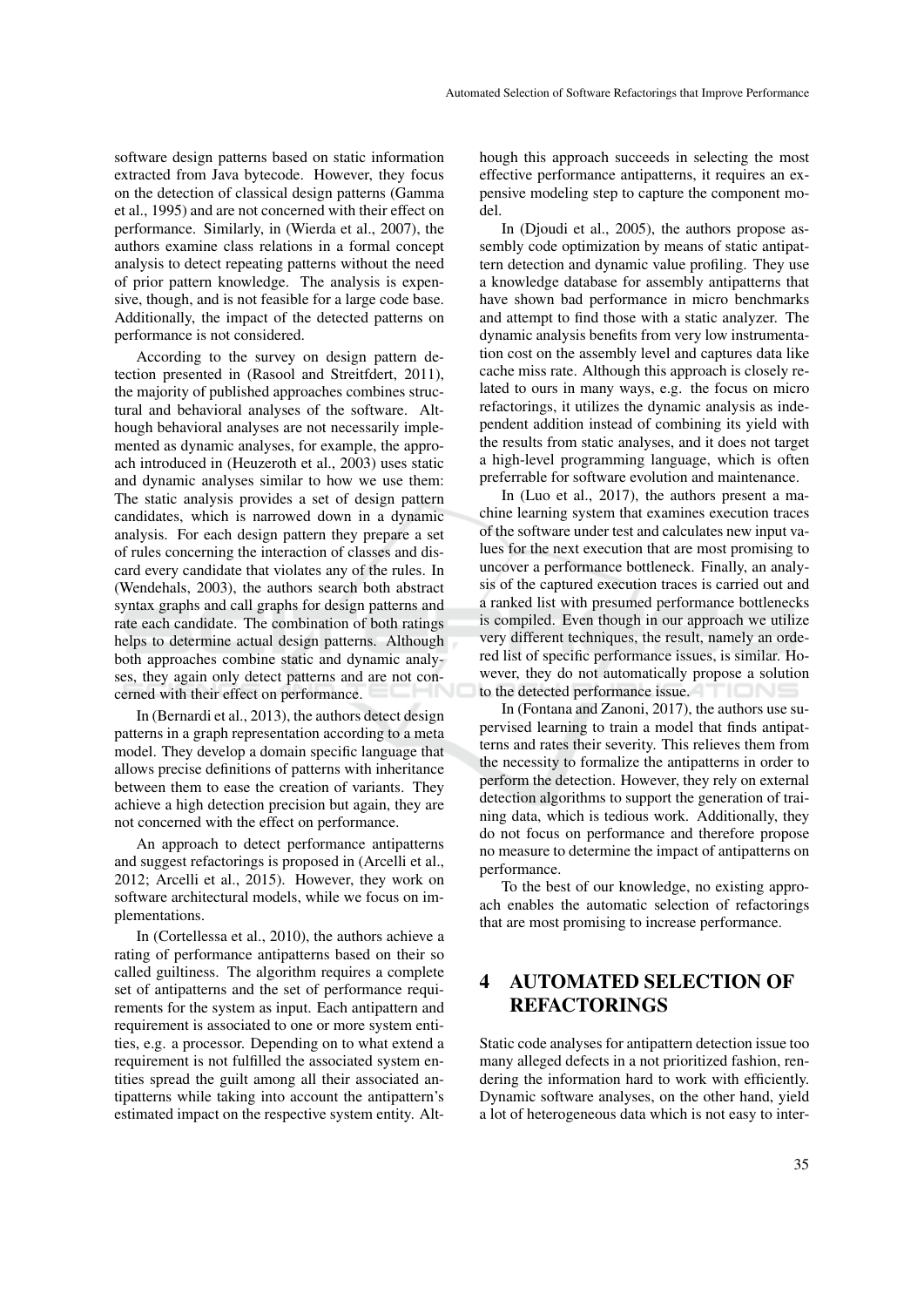

Figure 1: Automated Selection Approach.

pret and will not directly lead to a refactoring proposition in the source code. Apparently, both techniques have their individual disadvantages.

To overcome these problems, we propose an approach for the automated selection of refactorings that utilizes software properties determined by both static code analyses and dynamic software analyses. By combining the best out of both worlds into one heuristics, we compile a list of concrete refactorings sorted by their assessed potential to improve performance.

Our key idea is that with the help of dynamically retrieved runtime information we rank statically detected antipatterns by their importance regarding the expected impact on performance. By connecting runtime data with specific antipatterns in the code, we derive a precise recommendation which refactorings are most promising to improve the performance.

Figure 1 shows our overall approach. In the top left, a static analysis takes the software source code and a set of antipattern detection rules as input to produce an unordered list of antipatterns, e.g. the undesired use of the '+' operator. In the bottom left, a dynamic analysis examines the software while it is executed in its runtime environment consuming some input data. Various performance measures are the output of this process, e.g. the execution time. In the final step, we introduce a rating function, which uses the dynamic performance measures together with a factor that measures the general effectiveness of a given refactoring to assign a severity value to each statically detected antipattern. As a result, we get an ordered list where the top entries represent the antipatterns along with their proposed refactorings that have the highest potential of improving performance. Thus, there is no more need to manually handle neither the performance measures nor the huge amount of antipatterns. Instead, it is possible to deal with the most promising refactorings and defer the revision of the others.

### 4.1 Assumptions and Requirements

Our approach is applicable to all kinds of programming languages for which the corresponding static and dynamic analyses are available. There are, however, differences in how complicated it is to obtain runtime information and how many sophisticated tools there are for a certain technology. Thus, for practical reasons, we decide to tailor our approach to the widely used programming language Java.

Our approach relies on finding antipatterns with a static analysis and therefore is limited to what can be found this way. To be able to analyze even large code bases we are restricted to detection tools that are very fast. Characteristic for antipatterns found by those tools is that they are relatively simple and often concern only a single operation that is empirically known to be less efficient than some other operation, e.g. the + operator that concatenates strings. Significant savings are expected especially if antipatterns occur in loops or frequently called functions. Note that more complex causes for performance issues, like memory leaks, inefficient or unnecessarily large database requests or too frequent remote service calls, are hardly detectable by a static analyses in a fail-safe fashion. Expensive techniques, e.g. symbolic execution, would be required, but they still cover only a small part of the considered domain. Additionally, a high rate of false positives must be prevented because the acceptance of a tool and the confidence in its wellfunctioning would diminish rapidly.

Considering this, we expect our approach to work best for applications where the same source code is executed very often and thus the achievable performance improvement of refactoring antipatterns is high. This decisive criterion is assumed to hold for large business applications, e.g. server software or micro services that get thousands of similar request a second. Nevertheless, our approach works for other software as well, just with smaller performance gains.

Note that for the static antipattern detection, we require access to the source code, while for the dynamic analysis a runtime environment, and realistic input data must be available.

### 4.2 Rating Criteria

We aim at ordering the detected performance antipatterns according to their severity, i.e., their potential of improving performance. To achieve this, we determine some rating criteria. Those may be either static properties, e.g., the location in the source code where an antipattern is detected together with its loop depth, or properties that can be obtained through dynamic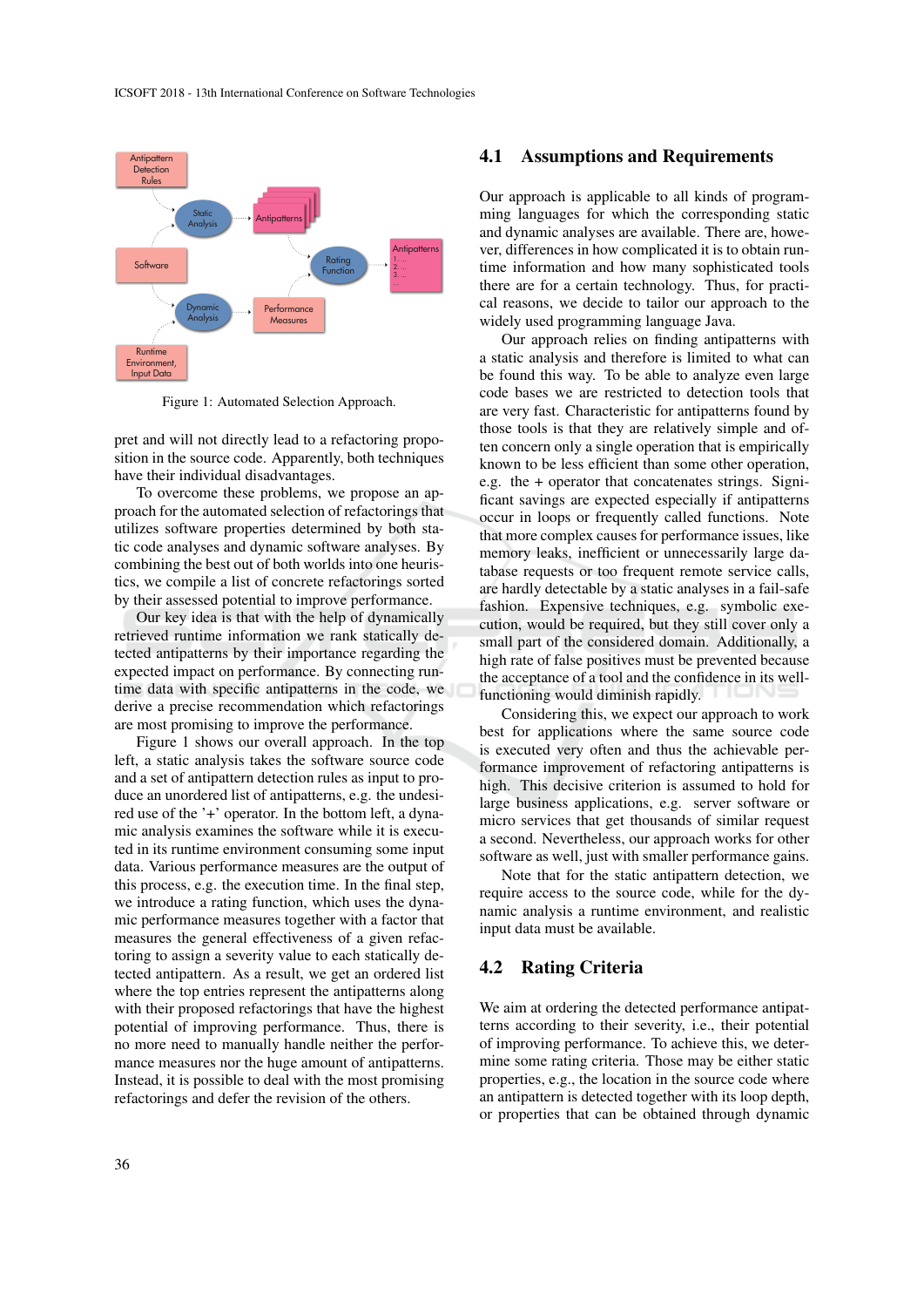analysis, e.g., the execution time and frequency of the surrounding method.

#### Static Properties

The core of our static analyis is the static antipattern detection, which provides a list of antipatterns together with their location in the code. As an additional static property we use the loop depth at the corresponding program location as a rating criterion, i.e. within how many layers of loops a specific antipattern is nested. We choose this property because source code within loops has the potential of being executed very often. If an antipattern represents an inefficiency, the many repeated executions give it a higher impact on performance and therefore it is more important to refactor

Note that we do not use the actual amount of executions of a loop or the nesting depth of a given antipattern. To determine the actual amount of executions of a loop for arbitrary inputs is an undecidable problem, thus we cannot use this information as rating criterion. How deep an antipattern is nested in arbitrary control flow structures, i.e., the nesting depth, is easy to determine. One could argue that source code within, e.g., an if-statement is executed less often. However, we have no evidence that control flow structures other than loops form a reliable correlation that can be used as basis for a rating.

**AND** 

TECHNO

#### Runtime Properties

An important runtime property is the total execution time of a method. It is defined as the sum of all execution times of a method in a given program run. Therefore, it gives an impression on how much time the program spends in a specific method. The time spent in subroutines is counted towards the respective subroutine but not the calling method. Thereby, we get a correlation between the time spent and a very limited number of code lines. A high total execution time indicates that either some very expensive operations are performed or the number of executions must be high, e.g. due to a loop. In the second case an antipattern in this method has a higher impact on performance.

Another interesting property is the call count, i.e. how often a method is called during runtime. Using the same reasoning as above, we consider antipatterns in frequently called methods to have a higher impact on performance.

The third runtime property is the memory consumption of a method. To capture the memory consumption of a given method in Java, we use the suspension count. As Java is a memory-managed language, the garbage collector suspends the currently executed method from time to time. The suspension count tells how often the garbage collector suspended a certain method to perform a collection. We choose this property as indicator for high memory consumption with the reasoning that if a method suffers suspensions disproportionately often, it probably allocates a lot of memory. The claimed correlation is based on the assumption that a garbage collection takes place whenever all memory is used up, which statistically happens more often in allocation intensive methods. Although different implementations of garbage collectors behave very differently in many ways, the assumption that more suspensions by the garbage collector indicate a higher memory consumption presumably holds. Note that for many other languages there exist profiling tools like Google's gperftools for C or the Memory Profiler for Python, which report the memory consumption of each method in a given program. Our rating function can easily be adapted to include these measures instead of the suspension count.

A runtime property that we leave out is the increase of execution time under increasing load. If a method takes significantly more time just because the system is under load, this indicates that the method contains some operation that impairs the performance. Often, the problem is about waiting time that is spent e.g. for synchronization between multiple threads (Grabner, 2009). We still do not consider this property for two reasons. First, none of our antipatterns causes waiting times. Second, measuring the increase of execution time under increasing load in a completely automated fashion is very complicated, e.g., because a dedicated testing environment for the measured software is required. For the same reasons we do not utilize synchronization and waiting times. Neither do we consider the API breakdown, because the information which component takes the most time is not detailed enough to form a connection with specific antipattern occurrences.

#### Antipattern Properties

As a further important rating criterion, we use the properties of the antipattern itself. We expect some antipatterns to bring high performance gains through refactoring while others yield only small improvements. To assess the general effectiveness of a given set of refactorings, we have implemented a micro benchmark for each class of antipattern and its refactored counterpart in a before-afterwards fashion (cf. Section 5). In doing so, we evaluate the effectiveness of each refactoring and thus can derive meaningful weights for our rating function.

Note that we have the choice to utilize either the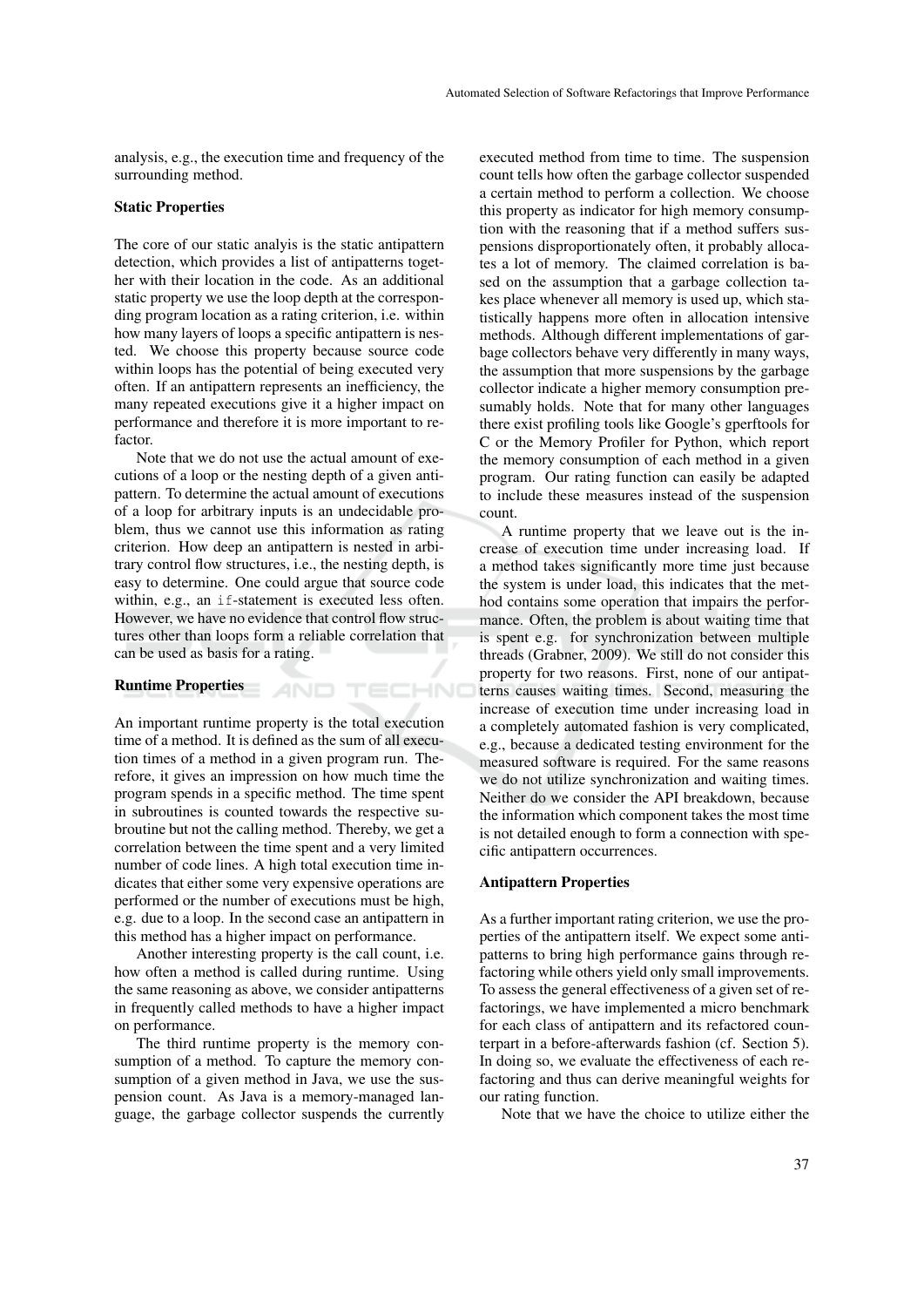relative improvement after the refactoring or the absolute improvement. As we are mostly interested in a positive effect on the performance of the whole software it makes sense to consider the absolute gain. The relative improvement is only of limited meaning because an operation that takes quasi no time has few saving potential even if it can be made faster by a factor of 50. Therefore, we select the absolute effectiveness of refactorings as rating criterion.

### 4.3 Rating Function

Our final goal is to provide a heuristics for the prioritization and selection of antipatterns regarding their negative impact on performance for a given program. To achieve this, we present a novel rating function that can be used as a heuristics to estimate the severity of a detected antipattern in terms of the expected effect of refactoring the antipattern on performance. Our rating function is based on the various criteria discussed above and forms the heart of innovation in our approach as it actually combines the statically and dynamically obtained data.

We define our rating function, which determines the expected effectiveness of refactoring a given antipattern *AP*, as follows: 

$$
severity = exec \cdot (cells + b \cdot loop) \cdot f_{t,AP}
$$
  
+ ( $\beta \cdot susp + 1$ ) \cdot (*cells* + *b* \cdot loop) \cdot f\_{m,AP}

where *exec* is the total execution time, *susp* the suspension count, *calls* the call count, *loop* the loop depth, *ft*,*AP* an antipattern time factor and *fm*,*AP* an antipattern memory factor. The antipattern time and memory factors  $f_{tAP}$  and  $f_{mAP}$  capture the general effectiveness of refactoring the antipattern AP. We have determined these factors using micro benchmarks. The idea behind this is as follows: If the execution time of a single piece of code only consisting of a given antipattern can be reduced by a factor of 10 using the proposed refactoring for this antipattern, we assess the general effectiveness of this refactorings to have a time factor of  $f_{t,AP} = 10$ . If, for the same experiment, the memory consumption is reduced to 50%, the memory factor of this refactoring is  $f_{mAP} = 2$ . We describe our micro benchmarks to determine the time and memory factors for a given set of antipatterns in Section 5 and present the resulting factors in Table 2. To fine-tune our rating function, we introduce the weighting factors *b* and β, where *b* weights the relative relevance of the loop depth compared to the call count, and β the relative relevance of memory consumption compared to the execution time.

The ratio behind our rating function is to identify antipatterns that are at locations in the source code

that are executed very often. Refactorings at those locations have a larger potential of improving performance than elsewhere and should receive a higher rating. If, e.g., the execution time of a method is high, it is probable that this method is either called very often or contains a loop with many runs. If an antipattern is located in such a method with a high call count, we assume that it is executed often. Consequently, in this case the term *exec* · *calls* becomes large and leads to a higher rating. If on the other hand the call count is low but the antipattern lives within a loop, we likewise assume many executions. This time the term *exec* · *loop* becomes large and again leads to a higher rating. When merged together under the premise that either of the two cases should result in a higher rating, we get the term  $exec \cdot (cells + b \cdot loop)$  in the rating function. The weighting factor *b* can be used to normalize the loop depth with respect to the call count (the loop depth is typically between 0 and 4, while the call count has much larger numbers), and to express a domain- or application-specific relevance of loop depth and call count. In applications or domains where the loop depth is not expected to significantly influence the performance, *b* can be reduced, and vice versa. The antipattern time factor  $f_{tAP}$  gives an estimate for the general impact of the antipattern on execution time and is therefore multiplied. Altogether, this yields the first summand of the rating function.

The derivation of the second summand is very similar. For methods that get frequently suspended for garbage collection we assume a higher memory consumption. This leads to the term  $susp \cdot (calls + b \cdot b)$ *loop*). We again multiply with the antipattern memory factor  $f_{mAP}$  to take the general impact of the antipattern on memory consumption into account. A particularity of the suspension count is that for most methods it simply is zero, since overall garbage collection kicks in relatively seldom. Because we do not want to zero out the whole impact on memory, we add the constant one and get  $(susp+1)$ .

Finally, we put together the two terms, each representing an independent indication of a high impact on performance. Since execution times can easily grow large while the suspension count keeps low, the weighting factor β should be used to align the magnitude. In addition, the software developer can increase β to search for refactorings that are promising to reduce the memory consumption, and decrease  $β$  to focus on refactorings that are promising to reduce the overall execution time. Note that in  $(\beta \cdot \text{susp} + 1)$  the constant one is not scaled by  $\beta$ . The reasoning is that in case of zero suspensions the summand should have little influence and only break the tie between otherwise similarly rated antipatterns. If scaled, the second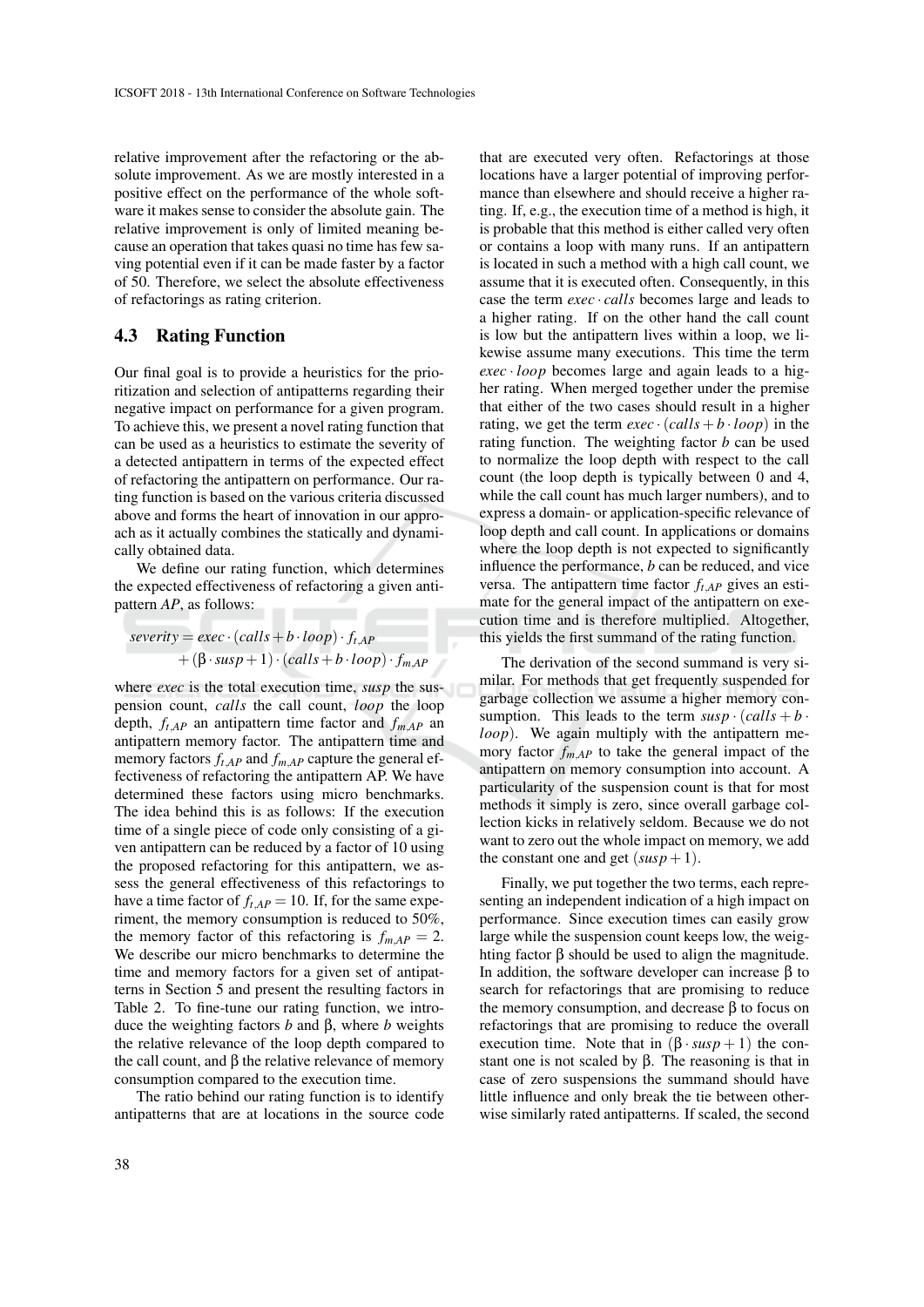summand could grow significantly large, although the suspension count is zero and there actually is no evidence for a high memory consumption.

### 4.4 Weight Determination

To normalize the loop depth with respect to the call count and the memory suspensions with respect to the execution time, we determine initial values of the weighting factors *b* and β. As mentioned above, they can be adjusted to fine-tune the ranking function to certain domains or to a desired performance goal.

The weighting factor *b* defines the relation between call count and loop depth. To scale the loop depth range of 0 to 4 such that it matches the magnitude of call counts common for the current antipattern selection process, we choose

$$
b = \frac{1}{N_m} \sum_{methods} calls
$$

with  $N_m$  as the number of methods. In other words, we choose *b* such that it equals the average call count of a method. In our experiments, the call count average is a multiple of the median. Thus, the loop depth has an adequate effect on the antipatterns rating but the extreme call counts still surpass the loop depth in effect. Note that *b* has to be calculated once in an antipattern selection process.

The weighting factor  $β$  defines the relation between execution time and suspension count:

$$
\beta = \alpha \cdot \frac{\sum\limits_{methods}exec}{\sum\limits_{methods}}
$$

In other words, β equals the total execution time divided by the total suspension count. The idea is to calculate the average of how much time corresponds to one suspension and scale the suspension count accordingly. The factor  $\alpha$  can be used to reduce the suspension counts influence because it is suspected to be less reliable and accurate than the execution time, as the numbers generally are very low and a proper statistical distribution sets in very late. In our experiments, we use  $\alpha = 0.2$ . The weighting factor  $\beta$  has to be calculated once per antipattern selection process.

### 5 EVALUATION

We have implemented our approach in Java. We perform the static code analysis with PMD (Copeland and Le Vourch, 2017), which uses detection rules to find patterns in the source code. Compared to other tools like Checkstyle (Burn, 2017) and FindBugs (Pugh and Hovemeyer, 2017), PMD has more rules for performance antipatterns and thus is best suited for our approach. For the recording of runtime properties, we use the monitoring tool Dynatrace App-Mon (Dynatrace, 2017). It is widely used in practice and provides all the dynamic properties we need.

In this section, we first present our micro benchmarks and experimental evaluation of the general effectiveness of a given set of refactorings independent of a concrete program. Then, we demonstrate two experiments we have conducted in order to evaluate our approach for the automated selection of refactorings that are promising to have a high impact on the performance of a given program. As a case study, we use STATE, a SystemC to Timed Automata Transformation Engine written in Java and developed at TU Berlin (Herber et al., 2015; Herber et al., 2008). Although this is not the class of software our approach is designed for and thus the performance gain is small, the obtained findings demonstrate the practical applicability of our approach. Furthermore, we show some example output and give a first impression of the potential of our approach.

We carried out all experiments on an Intel(R) Core(TM) i7-2620M CPU @ 2.7 GHZ, 2 Core with 8 GB RAM running the Microsoft Windows 10 Pro operating system. We use the Oracle JVM version 8.

### 5.1 Micro Benchmarks

INI

We have implemented micro benchmarks to determine the general effectiveness of a given set of antipatterns independent of a concrete program. We measure the effectiveness in terms of time and memory factors  $f_{tAP}$  and  $f_{mAP}$ , which represent the relative severity of the various antipatterns. Since we are interested in the relative effectiveness of performance refactorings, only the relation between the performance of code containing the antipattern and code containg the refactored version is important and the absolute results do not matter.

#### Challenges of Java Micro Benchmarks

Micro benchmarks are not easy to design, especially in a language like Java. There are some general pitfalls and some that stem from how Java and its virtual machine work (Goetz, 2005).

The first thing to go wrong is that something completely different is measured than what was intended. A naive example is a benchmark to measure some arithmetical operation that writes each result to the console. What impacts the performance in such a setting is mostly the output and not the actual arithme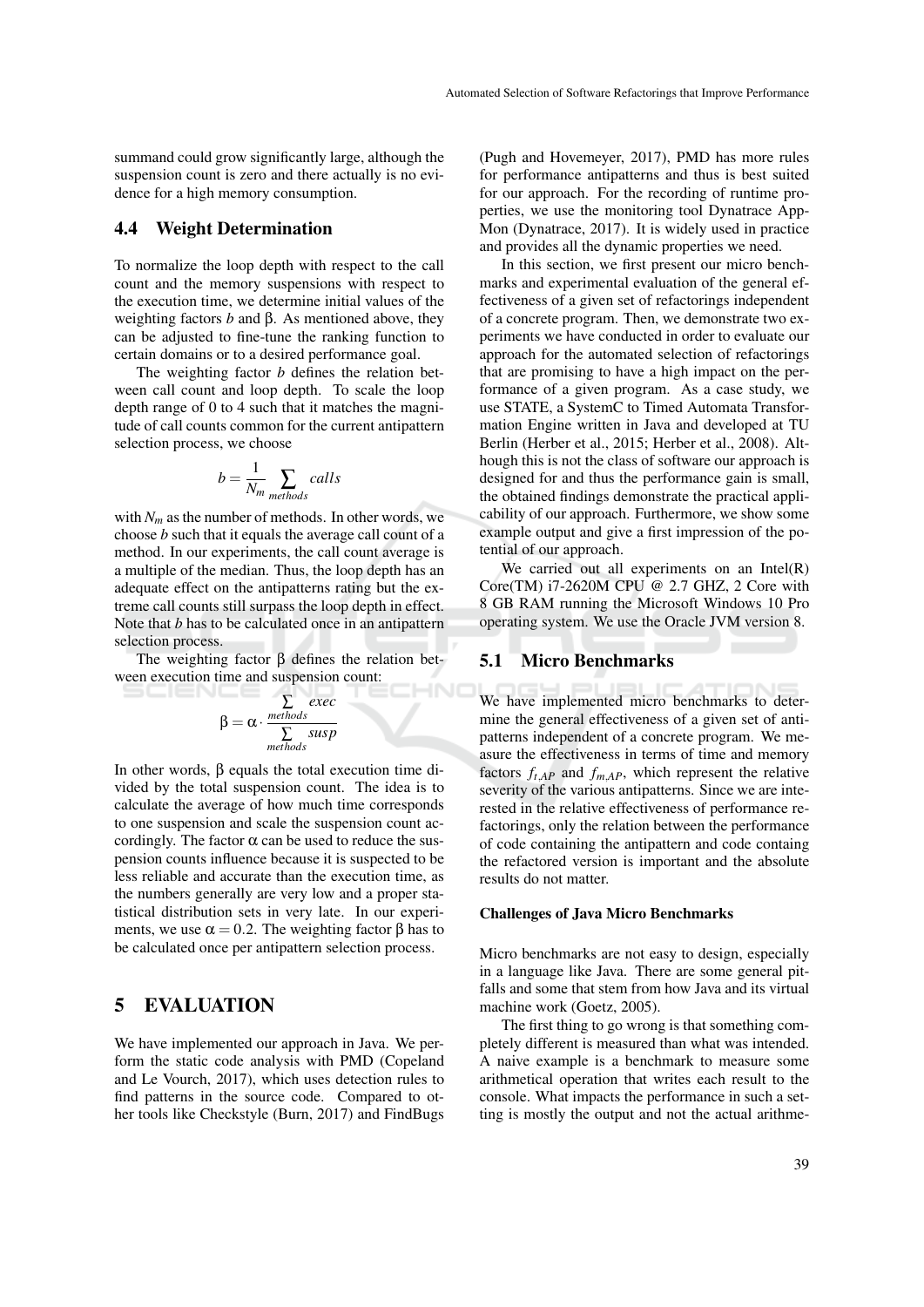tics. To avoid this, we put only the absolutely necessary operations into the measurement code.

The accuracy of the CPU clock is by far not high enough to capture times in the magnitude of CPU cycles. Thus, we nest the operations we want to measure into a simple, repeating loop. The repetition count must be high enough to reach overall computation times where the accuracy is sufficiently good.

A Java specific pitfall is the just-in-time compiler (JIT compiler), which automatically compiles frequently executed portions of the program while leaving the rest for interpretation as usual. This can corrupt a measurement because half of the executions are interpreted and the other half compiled. We encounter this challenge with a so called warm-up. This means that we run the benchmark code 20000 times before the actual measurement is started. This guarantees that the JIT compiler translates the benchmark code and we measure only the compiled version.

Another general difficulty is the compiler optimization in benchmarks. As the executed code does not fulfill any contentual purpose the compiler may find out and optimize it away, rendering the whole benchmark useless. To solve this problem, we always return a number that in some way contains values involved in the measured code. Like this, we avoid optimization with a negligible overhead.

The garbage collection in Java is another mechanism we take into account with our micro benchmark design. If, for example, a garbage collection is performed during a benchmark the execution time increases significantly. Hence, before each measurement, we demand a garbage collection to happen to achieve similar starting conditions. Actually, the JVM cannot be forced to carry out a garbage collection but according to our experiments it always obeys. Thus, if a garbage collection takes place, it is because so much memory was consumed.

When taking a measurement, the result is subject to deviations. Therefore, we repeat the measurement several times. In a series there probably are outliers, e.g., due to some irregular background process on the machine that executes the benchmarks. For this reason we discard the extreme values and take the average over the remaining as final outcome.

#### Micro Benchmark Implementation

We have implemented the micro benchmarks as an Apache Tomcat servlet (Foundation, 2017). This allows a user friendly control in the web browser through a simple HTML interface. To cover all PMD performance rules, we have implemented 20 benchmark pairs, each consisting of one benchmark for the antipattern and one for its refactored version. The core of each benchmark is a specific function that executes an antipattern or its refactored counterpart in a loop with a certain repetition count *N*, in our case  $N = 100000$ . Around this benchmark function the measurement process is built up. One benchmark measurement consists of two parts of which the first measures memory consumption and the second measures execution time.

For the memory consumption, we take the difference in heap size of the JVM before and after the benchmark function. Because in Java garbage collection can happen at any time, it has to be considered for the measurement, otherwise the alleged memory consumption even may become negative. To solve this problem, we use a callback function, which is triggered by each garbage collection run and which records how much space got cleared. We use this to calculate the memory consumption as follows:

$$
memconsumption =
$$

$$
(heapAfter + \sum_{GCRuns} collected) - heapBefore
$$

We repeated this process 50 times before taking the average, which we consider the true memory consumption. First experiments showed that the callback function does not reliably execute timely before the measurement in which it was triggered is over. Therefore, after every measurement we schedule a wait of 100*ms* to catch late coming garbage collections and assign the numbers to the appropriate measurement.

For the execution time measurement, we take the difference in the system time before and after the benchmark function. To achieve a reliable value we calculate an average over 50 measurements, where we discard the lowest and highest four values beforehand. In order to accomplish an even more reliable result we calculate such an average for ten different cases, where in each case the repetition count is modified according to  $repCount = i \cdot N$  with  $i = 1, 2, ..., 10$ . In doing so, we get a series of supposedly equidistant execution time averages. We calculate the distance between every two successive results, which represents the increase in time for another *N* runs. Over these distances we take the average and finally consider it the true execution time of *N* runs of the benchmarked antipattern or its refactored counterpart. The deviation of the minimal distance and the maximal distance from the average indicate the quality of the measurement, with a low deviation confirming the outcome.

#### Results and Interpretation

The results from our micro benchmarks are shown in Table 2. Note that benchmarks marked with \* were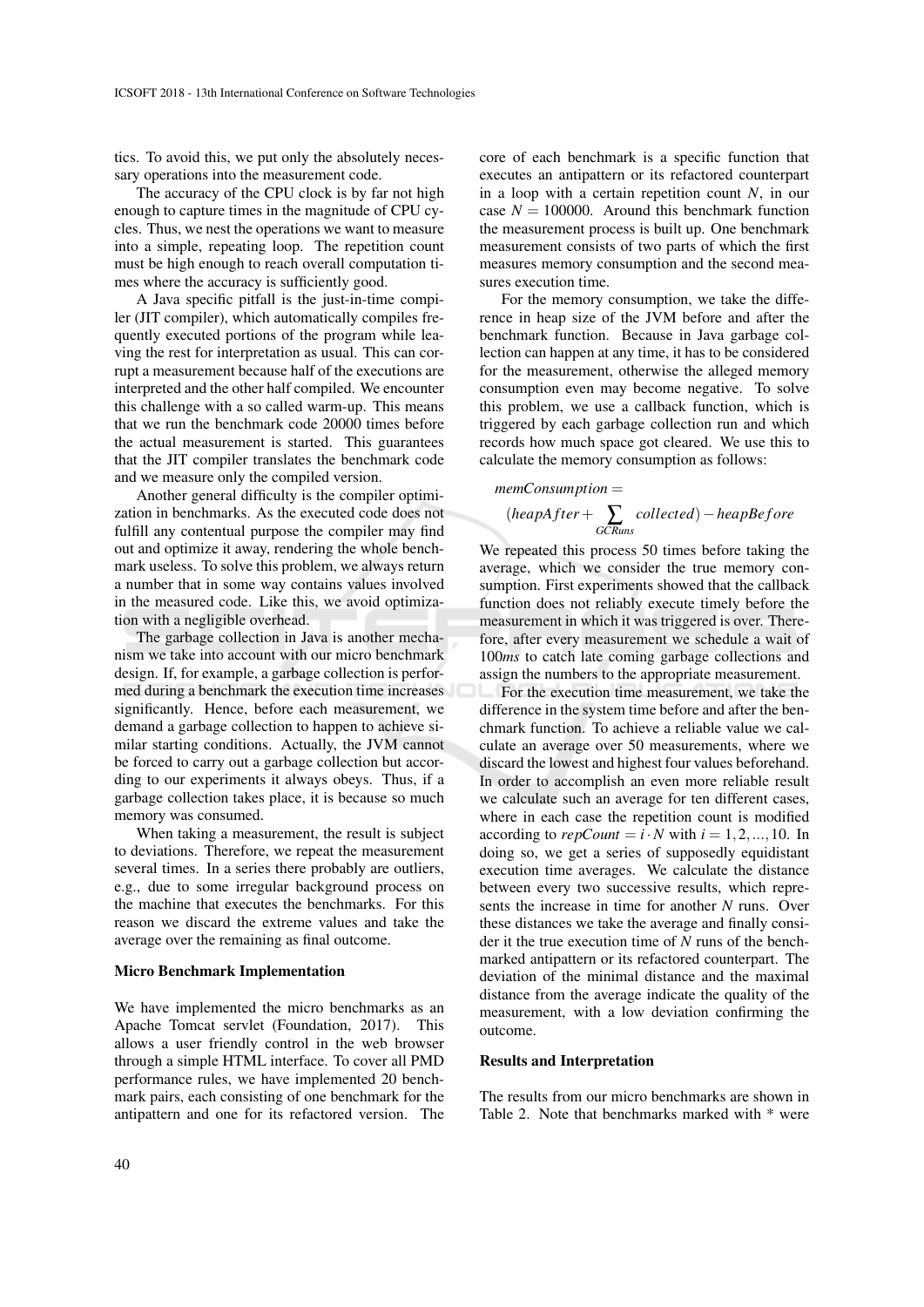executed with  $N = 1000$  due to long execution times. The table comprises short, descriptive names for the benchmarks and the corresponding average times and the average memory consumptions as described above. The time factor describes by what factor the execution time changed in the refactored version compared to the antipattern, with a high value indicating that the refactoring is effective. The time saving describes the absolute gain in execution time achieved by the refactoring. Analogously, the values are calculated for memory consumption.

The time factors are in a range of 0.8 to 21497.92, i.e., some refactorings even have a negative impact while others are incredibly effective. The time savings are in a range of -0.16 to 4275.11 milliseconds per 100k repetitions and it is notable that a high factor does not necessarily appear together with a high absolute saving. Regarding memory consumption, the factor range is 0.21 to 10086.67 and the savings range is -0.09 to 198.17 MB per 100k repetitions. For those pairs where the refactored version consumes no memory the factor becomes NaN.

The results fit well with the expectations we had based on the antipattern description. For example, we now have evidence that performing arithmetics with the short type takes additional execution time due to the internal type casts but saves memory. In conclusion, we are very confident that our effort to design good benchmarks payed off by providing useful results that we can use in the rating function to distinguish between more or less severe antipatterns.

The measurements taken with the micro benchmarks are not only good for determining the antipattern factors used in the rating function. They have a value in themselves because the effectiveness of refactoring the antipatterns gets quantified in a relative and an absolute way. The results show that there are several refactorings that reduce execution time or memory consumption by large factors. At the same time, we get an overview of how much can be saved through refactoring this kind of antipatterns. While for some the savings are close to zero, for others they are multiple seconds per 100k calls. Those values suggest that in general our approach of refactoring this kind of statically detectable antipatterns has some effect, as long as not every occurrence is considered but only systematically selected ones. The results from our micro benchmarks also provide a valuable insight to the general effectiveness of performance refactorings and can be used by further research on antipatterns and performance refactorings.

Table 1: Experiments with STATE.

|            | Average<br>Time | Absolute<br>Diff | Relative<br>Impact |
|------------|-----------------|------------------|--------------------|
| Original   | 2232.47 ms      |                  |                    |
| Injected   | 2242.03 ms      | $+9.56$ ms       | $0.428\%$          |
| Refactored | 2218.07 ms      | $-14.4$ ms       | $0.645\%$          |

### 5.2 Experimental Evaluation

We have evaluated our approach with the software STATE (Herber et al., 2015; Herber et al., 2008) in version STATE-2.1. It is licensed as open source under the GNU General Public License version 3 and consists of approx. 30,000 lines of code in 285 classes. We chose one of the shipped examples from STATE to do our measurements, namely b\_transport.

Experiment 1: Antipattern Injection. In our first experiment, we have injected some antipatterns in the source code of STATE, measured their impact on performance and evaluated how they get rated by our ranking tool. To achieve this, we have duplicated the STATE source code. Then, in one copy we have manipulated two methods by replacing all occurrences of StringBuilder with the less efficient + operator. In this process, we have altered about 60 lines of code and replaced in total 49 calls to append. The rest of the source code remains unchanged.

Our expectation is that the manipulated copy runs slower, i.e. the measured execution times are increased. We base this expectation on the benchmark results where the string concatenation antipattern showed strong impact on performance. Another expectation is that the introduced antipatterns get ranked high in a follow up analysis of the manipulated copy, because they were injected into a prominent method and have large antipattern factors.

The upper two rows of Table 1 show the execution times of the original STATE version compared to the worsened version where we have injected antipatterns. The average execution time of the original STATE software is 2232.47 ms. The average execution time of the worsened version with antipatterns injected is 2242.03 ms, resulting in an absolute difference of 9.56 ms. Thus, the refactoring of the injected antipatterns, i.e. the restoration of the original state, achieves a performance improvement of 0.428%. The subsequent rating tool analysis reveals that the injected antipatterns are found by our tool. The 24 occurrences appear among the 26 top rated antipatterns.

According to our expectation, the STATE version with antipatterns injected shows worse performance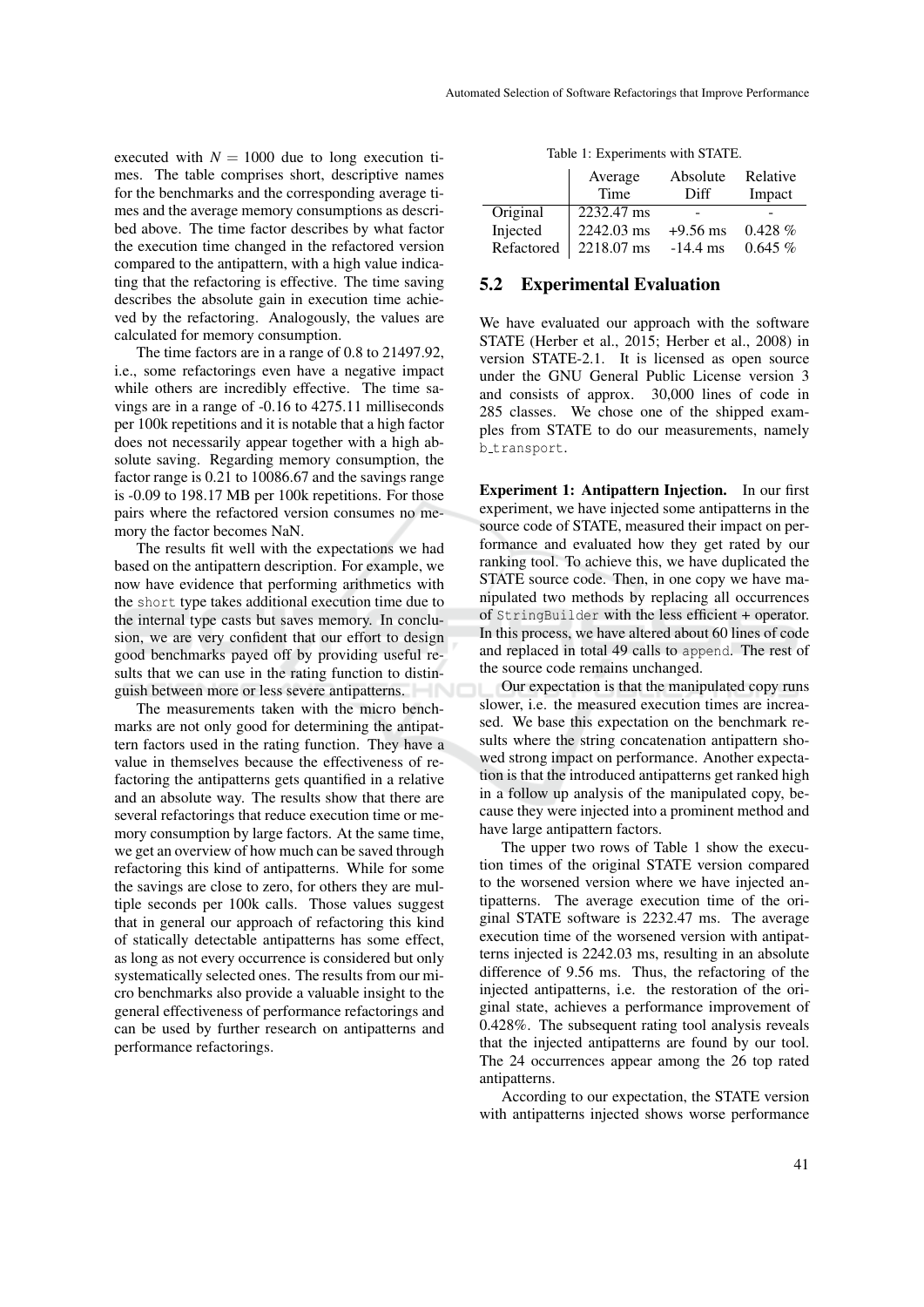than the original. The execution time difference of about half a percent is small, but we have to keep in mind that STATE has very different characteristics to a large-scale server software or micro service, where our approach is supposed to exploit its full potential. Considering this, half a percent is already a good result, especially in relation to the very low effort it takes to implement some simple, local refactorings.

Experiment 2: Performance Refactorings. In our second experiment, we have performed a preliminary analysis of STATE with the rating tool and subsequently refactored the top rated antipatterns. Afterwards, we measured if the performance was improved by the refactorings.With our approach, we get a list of detected antipatterns sorted according to their assigned ratings. Figure 2 shows the first five lines of the output file slightly shortened. The large number in square brackets is the rating assigned to the antipattern. The other information helps to comprehend the rating and to find the antipattern in the source code.

In our experiment, we have implemented the proposed refactorings for 17 of the top rated 19 antipatterns. Two antipatterns remain untreated. One is an unavoidable object instantiation inside a loop and the other would require a StringBuilder to prepend text, which it is not intended for. Apart from the 17 refactorings the source code remains unchanged.

Our expectation is that the refactored version runs faster than the original, i.e. the measured execution times are reduced. Although the analyzed software is not in our target domain of large-scale server software, this experiment shows exactly how our approach is meant to be used in practice.

The last row of Table 1 shows the results for our second experiment. The average execution time of the refactored version of STATE is 2218.07 ms. Compared to the original version, this results in a difference of 14.40 ms. Thus, the refactoring of the 17 top rated antipatterns achieves an overall performance improvement of 0.645%.

Overall, we can see our expectation satisfied, since the refactored version effectively executes faster than the original STATE. Again, slightly more than half a percent is a small performance improvement but the same argumentation as above holds and we still consider the result a success. It shows that the rating tool succeeds in proposing refactorings that improve performance and suggests that its application on a server software or micro service can yield great performance gains with a small refactoring effort. Note that a PMD analysis of the STATE source code already restricted to the performance antipatterns yields 843 issues. Of those, only 339 recei-

ved a rating greater than zero and promise a positive effect on performance through refactoring at all. Note also that using solely Dynatrace AppMon to capture runtime properties leaves one with lots of information without any concrete instruction on what to do.

## 6 CONCLUSION

In this paper, we have proposed a novel approach to combine static and dynamic software analyses to automatically select refactorings that improve the performance of a given program. Our major contributions are twofold: First, we have presented a a rating function for antipatterns, which assesses their respective potential to improve performance through refactoring based on both static and dynamic properties. Second, we have implemented micro benchmarks that assess the general effectiveness of a given set of performance antipatterns independent of a specific program. Our benchmarks clearly show that the antipatterns actually have an effect on performance, although the effects vary. Due to the mostly small savings, in the majority of cases a refactoring is only reasonable if the antipattern is executed frequently, e.g. in a loop or frequently called method. This illustrates the importance of a feasible approach to select the most effective refactorings in a given program.

We have implemented our approach for the automated selection of refactorings that are most promising to improve the performance of a given program using PMD (Copeland and Le Vourch, 2017) for static code analyses and Dynatrace AppMon (Dynatrace, 2017) for dynamic software analysis to capture performance measures. The result is a list of recommended refactorings ordered by effectiveness.

We have demonstrated the practical applicability of our approach with a sample software that consists of 30,000 lines of code. Although our approach works best for large scale server software, it still yields some improvement for our much smaller case study from a totally different domain. We therefore assess the potential in a large scale server software as high, especially due to the good cost-benefit ratio.

Our approach enables us to select only the most important antipatterns out of the huge amount of antipatterns that are typically provided by static antipattern detection tools. At the same time, it drastically reduces the cost of interpreting data delivered by dynamic analyses. Due to the automated interpretation and the precisely recommended refactorings, little expertise is required.

In future work, we plan to carry out a field experiment in which our approach is used to improve the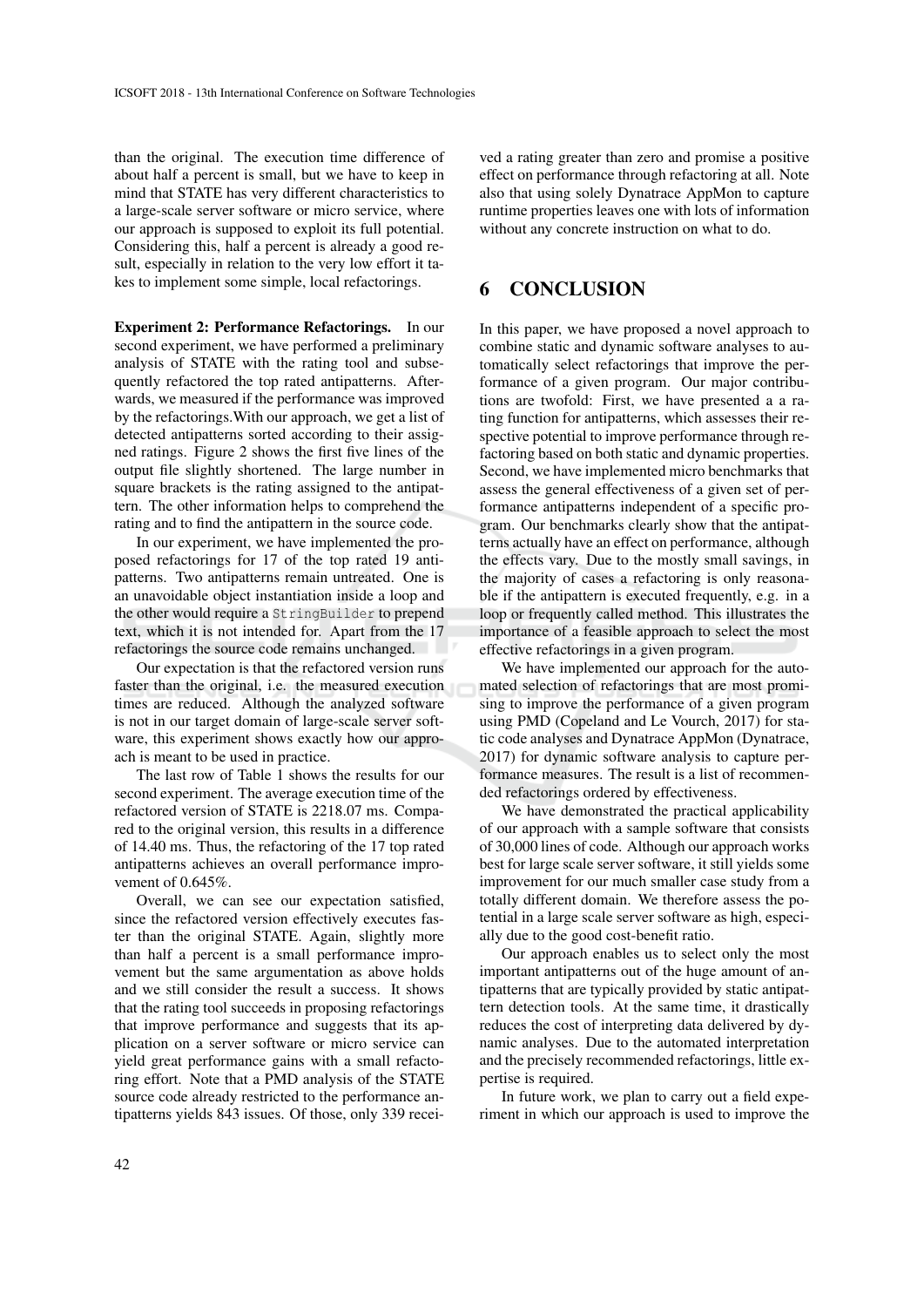| [3280529] exec= 97.00   susp= 0   calls=13595   loop=0 Antipattern 'AppendCharacterWithChar' in<br>method 'toString' at line 288 in file Location.java |  |  |  |  |  |  |
|--------------------------------------------------------------------------------------------------------------------------------------------------------|--|--|--|--|--|--|
| [2592057] exec= 1674.51   susp= 3   calls= 5   loop=1 Antipattern 'AvoidInstantiatingObjectsInLoops                                                    |  |  |  |  |  |  |
| ' in method 'parseParallel' at line 123 in file UppaalXMLManager.java                                                                                  |  |  |  |  |  |  |
| $[1548647]$ exec= 1504.23   susp= 0   calls= 5   loop=1 Antipattern 'AppendCharacterWithChar' in                                                       |  |  |  |  |  |  |
| method 'embed' at line 103 in file ParallelUppaalXMLEmbedder.java                                                                                      |  |  |  |  |  |  |
| [1280611] $\text{exec} = 58.58$   $\text{sup} = 0$   $\text{cal1s} = 8770$   $\text{loop} = 0$ Antipattern 'AppendCharacterWithChar' in                |  |  |  |  |  |  |
| method 'toString' at line 221 in file Transition.java                                                                                                  |  |  |  |  |  |  |
| [1280611] $\text{exec} = 58.58$   $\text{susp} = 0$   $\text{calls} = 8770$   $\text{loop} = 0$ Antipattern 'AppendCharacterWithChar' in               |  |  |  |  |  |  |
| method 'toString' at line 222 in file Transition.java                                                                                                  |  |  |  |  |  |  |

Figure 2: Extract of Rating Tool Results for STATE.

| Table 2: Micro Benchmarks for Antipatterns. |  |  |
|---------------------------------------------|--|--|
|---------------------------------------------|--|--|

| <b>Micro Benchmark</b>                                                                               | Avg<br><b>Time</b><br>[ms] | Avg<br>Mem<br>[kB]               | <b>Time</b><br><b>Factor</b><br>$[1]$ | <b>Time</b><br><b>Saving</b><br>[ms/100k] | Mem<br><b>Factor</b><br>$[1]$ | Mem<br><b>Saving</b><br>[MB/100k] |
|------------------------------------------------------------------------------------------------------|----------------------------|----------------------------------|---------------------------------------|-------------------------------------------|-------------------------------|-----------------------------------|
| StringBuilder using equals("")<br>StringBuilder using length $() == 0$                               | 1.30<br>0.04               | 4133<br>140                      | 30.62                                 | 1.24                                      | 24.52                         | 3.96                              |
| Concatenate 10 strings with plus operator<br>Concatenate 10 strings with StringBuilder               | 74.42<br>37.21             | 246622<br>48900                  | 2.09                                  | 40.70                                     | 5.06                          | 198.17                            |
| Multiple append in multiple statements<br>Multiple append in only one statement                      | 9.22<br>9.28               | 60202<br>60215                   | 0.99                                  | $-0.05$                                   | 1.00                          | $-0.09$                           |
| Instantiate Boolean object<br>Reference pooled Boolean                                               | 0.05<br>0.04               | 140<br>$\mathbf{0}$              | 1.25                                  | 0.01                                      | <b>NaN</b>                    | 0.14                              |
| Arithmetics with short<br>Arithmetics with integer                                                   | 0.05<br>0.04               | $\overline{17}$<br>82            | 1.25                                  | 0.01                                      | 0.21                          | $-0.07$                           |
| Instantiate object with final member *<br>Instantiate object with static final member *              | 23.45<br>23.18             | 553<br>544                       | 1.01                                  | 22.95                                     | 1.02                          | 0.01                              |
| Call to Array with empty array<br>Call toArray with correctly sized array                            | 0.86<br>1.02               | 6471<br>6471                     | 0.84                                  | $-0.16$                                   | 1.00                          | 0.00                              |
| Create many small objects<br>Create separate data arrays                                             | 0.44<br>0.21               | 2740<br>802                      | 2.10                                  | 0.23                                      | 3.42                          | 1.94                              |
| Check first char with starts With<br>Check first char with charAt(0)                                 | 0.04<br>0.05               | $\boldsymbol{0}$<br>$\Omega$     | 0.80                                  | $-0.01$                                   | <b>NaN</b>                    | 0.00                              |
| Copy array iteratively into List *<br>Wrap array with asList                                         | 50.30<br>0.39              | 40539<br>2623                    | 10962.82                              | 4275.11                                   | 1313.69                       | 37.92                             |
| Copy array iteratively into array<br>Copy array with copyarray                                       | 10.02<br>9.86              | 15<br>14                         | 1.02                                  | 0.16                                      | 1.07                          | 0.00                              |
| Convert to string with $+$ ""<br>Convert to string with toString                                     | 4.12<br>3.59               | 12732<br>5510                    | 1.15                                  | 0.53                                      | 2.31                          | 7.22                              |
| Instantiate with explicitly initialized member *<br>Instantiate with implicitly initialized member * | 27.47<br>25.32             | 570<br>565                       | 1.08                                  | 182.75                                    | 1.01                          | 0.01                              |
| Throw an exception *<br>Set flag and check if it's set                                               | 30.35<br>0.12              | 1068<br>9                        | 21497.92                              | 2579.63                                   | 10086.67                      | 1.06                              |
| Create string with new<br>Create pooled string with quotes                                           | 0.57<br>0.04               | 1876<br>$\mathbf{0}$             | 14.25                                 | 0.53                                      | NaN                           | 1.88                              |
| Check string equality casting both upper case<br>Check string equality ignoring case                 | 12.70<br>4.60              | 20872<br>0                       | 2.76                                  | 8.10                                      | <b>NaN</b>                    | 20.87                             |
| Append character with double quotes<br>Append character with single quotes                           | 4.17<br>1.69               | 2366<br>1629                     | 2.47                                  | 2.48                                      | 1.45                          | 0.74                              |
| Search character with double quotes<br>Search character with single quotes                           | 0.93<br>0.91               | $\mathbf{0}$<br>$\boldsymbol{0}$ | 1.02                                  | 0.02                                      | <b>NaN</b>                    | 0.00                              |
| Check if string is empty with trim<br>Check is string is empty with loop                             | 1.00<br>0.04               | 2408<br>$\mathbf{0}$             | 25.00                                 | 0.96                                      | <b>NaN</b>                    | 2.41                              |
| Initialize StringBuilder too short<br>Initialize StringBuilder sufficiently large                    | 4.46<br>3.82               | 33252<br>28163                   | 1.17                                  | 0.64                                      | 1.18                          | 5.09                              |

performance of a large scale server software. Furthermore, we plan to investigate more complex refactorings. For this, we plan to include static analyses that detect performance bottlenecks, for example, via symbolic execution.